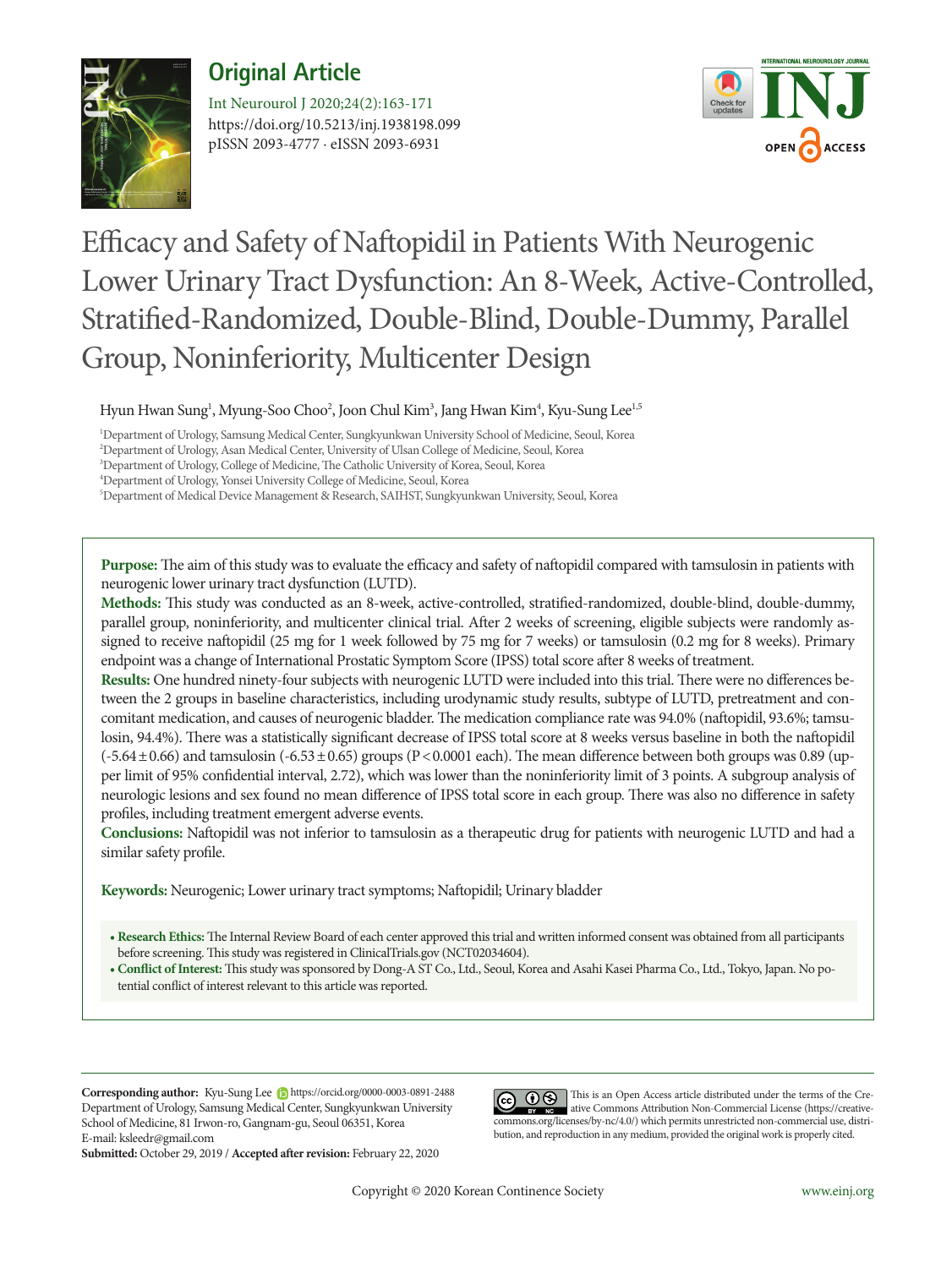### **INTRODUCTION**

Neurogenic lower urinary tract dysfunction (LUTD) is common in patients with various neurological diseases. Alphablockers have been shown to be effective treatments for improving storage symptoms as well as voiding symptoms in neurogenic LUTD [1,2]. Alpha1a-adrenergic receptors (ARs) predominate in the human prostate; blockade relaxes prostatic smooth muscle and increases urine flow [3], and α1d-ARs predominate in human detrusor, spinal cord, and afferent nerves, where blockade decreases LUTD symptoms. Thus, α1-AR act not only directly on the smooth muscle, but also on the spinal cord, ganglion and nerve endings affecting sympathetic and parasympathetic nerves [4]. Alpha1-blockers have been shown to reduce urinary tract resistance in patients with neurogenic LUTD and are effective in the treatment of voiding dysfunction, even in female patients [5].

Naftopidil was also reported to be effective on both symptoms and urodynamic variables of patients with neurogenic LUTD in a noncomparative, single-arm study [6]. Naftopidil is reported to have a 3-fold higher affinity for α1D-AR than α1A-AR, while tamsulosin and silodosin have much more affinity for α1A-AR than α1D-AR [7,8]. Naftopidil appears to have similar effects on urological symptom scores and quality of life (QoL) compared to tamsulosin and silodosin in patients with nonneurogenic LUTD, such as benign prostatic hyperplasia [9]. Currently marketed α-blockers, including naftopidil, are being prescribed in patients with neurogenic LUTD in several countries. However, the clinical effects of naftopidil on neurogenic LUTD have been rarely reported. Therefore, we evaluated the efficacy and safety of naftopidil in patients with neurogenic LUTD.

## **MATERIALS AND METHODS**

This study was conducted as an 8-week, active-controlled, stratified-randomized, double-blind, double-dummy, parallel group, noninferiority, and 15-multicenter clinical trial. The internal review board of each center approved this trial and written informed consent was obtained from all participants before screening. This study was registered in ClinicalTrials.gov (NCT02034604). The screening period was up to 2 weeks and the double-blind treatment period was 8 weeks.

This trial consisted of screening (visit 1), random assignment (visit 2), and follow-up at week 4 (visit 3), and week 8 (visit 4). After the screening test, eligible subjects were randomly as-

signed to 1 of 2 treatment groups (naftopidil or tamsulosin) by institution and sex at a ratio of 1:1. Subjects received either 25 mg of naftopidil for 1 week followed by 75 mg of naftopidil for 7 weeks, or 0.2 mg of tamsulosin for 8 weeks. International Prostatic Symptom Score (IPSS), uroflowmetry and postvoid residual (PVR) were conducted at screening visits 1, 3, and 4. Voiding diary was assessed at visits 2, 3, and 4, and the subject surveys (Benefit, Satisfaction, and Willingness to Continue Questionnaire [BSW-Q] [10], Global Response Assessment for Koreans [GRA-K], and Treatment Satisfaction Questionnaire [TSQ]) were administered at visits 3 and 4. The GRA measures the overall improvement with therapy. The assessment asks: "As compared to when you started the current study (treatment), how would you rate your overall lower urinary tract symptoms now?". The patient was provided with the following 7 response options: markedly worse, moderately worse, slightly worse, no change, slightly improved, moderately improved, and markedly improved. The TSQ was rated on a 5-point scale, participant was asked: "overall how satisfied are you with your medication?": very satisfied, somewhat satisfied, neither dissatisfied nor satisfied, somewhat dissatisfied, and very dissatisfied.

#### **Inclusion and Exclusion Criteria**

Qualified researchers confirmed and documented inclusion criteria for each patient. Inclusion and exclusion criteria are shown in Supplementary material 1.

#### **Assessment**

The aim of this trial was to evaluate the efficacy and safety of naftopidil compared to tamsulosin in patients with neurogenic LUTD. The primary endpoint of efficacy was to compare the change of IPSS total score (excluding QoL) after 8 weeks of treatment versus baseline. A secondary endpoint of efficacy was based on changes in baseline values for the following tests: uroflowmetry with PVR, IPSS subdomain, and QoL score, urinary frequency and nocturia, BSW-Q, GRA-K, and TSQ. Safety endpoints consisted of treatment emergent adverse events (TEAEs), adverse drug reactions (ADRs), and serious AE/ADR. All adverse events were classified according to WHO Adverse Reaction Terminology (WHO-ART092).

#### **Statistical Methods**

The change in the 8-week IPSS total score versus baseline was projected to be approximately 8 to 9 in the 2 treatment groups and the standard deviation was projected to be approximately 7.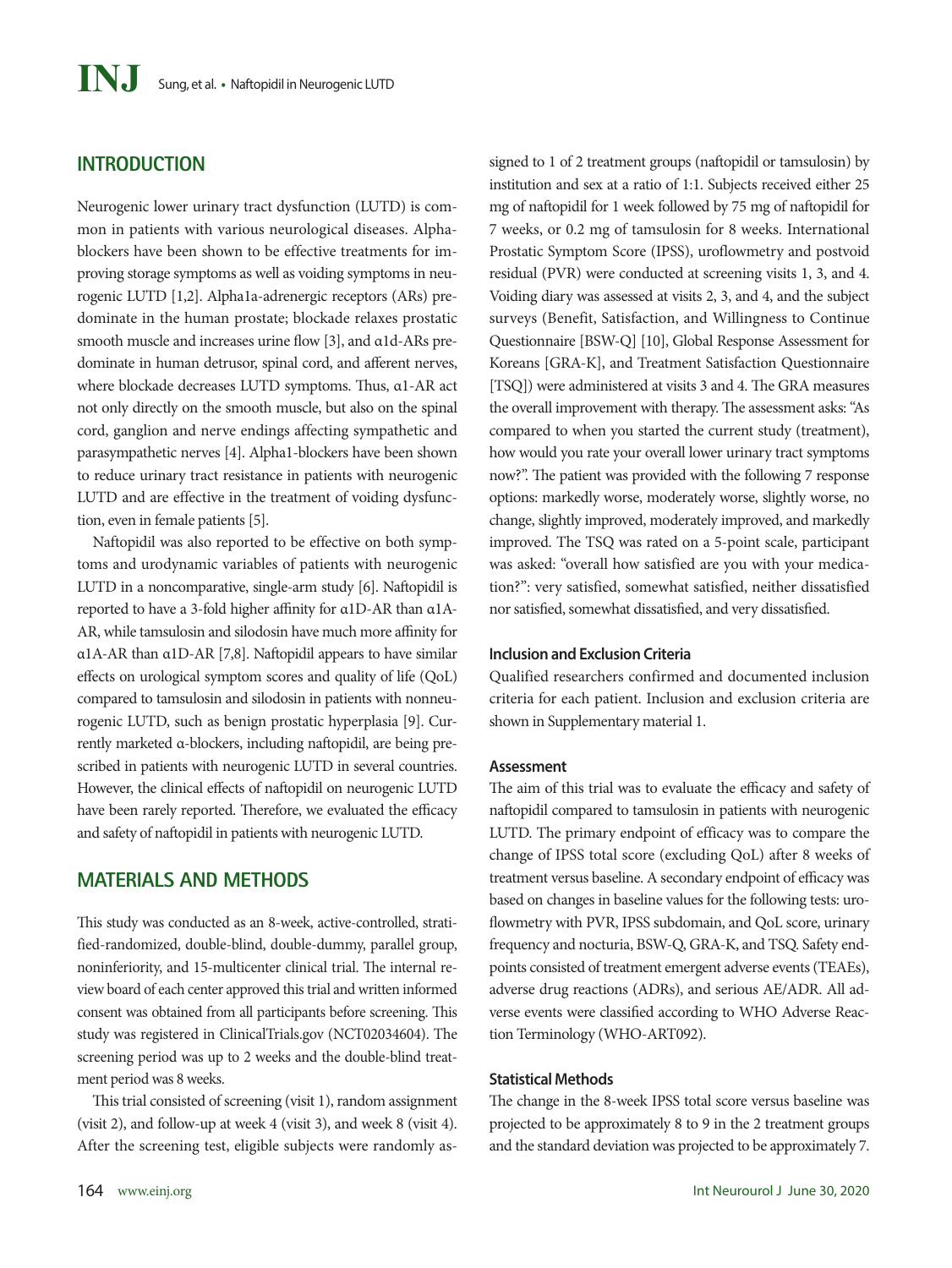The noninferiority limit of naftopidil for tamsulosin was defined as 3, which was assumed to maintain about 60%–70% of the tamsulosin effect regarding the change in 8-week IPSS total score versus baseline. Under this assumption, the sample size for the evaluation of noninferiority at 80% power and 2.5% onesided significance level was 172 cases, i.e., 86 cases per treatment group. A total of 204 subjects were recruited with 102 cases per treatment group considering a 15% dropout rate. For primary endpoint, to demonstrate noninferiority of naftopidil to tamsulosin, if the upper limit of 2-sided 95% confidence interval (CI) for differences in least square means between 2 treatment groups (naftopidil-tamsulosin) calculated using an analysis of covariance (ANCOVA) model in which baseline values were used as a covariate was less than noninferiority margin of 3

points, then naftopidil was considered to be noninferior to tamsulosin. For efficacy assessment, an ANCOVA model with baseline values as a covariate was used to compare the endpoints between treatment groups for continuous data and the chi-square test or Fisher exact test was used for categorical data. For safety assessment, frequencies and percentages of subjects who experienced AEs were summarized and the difference of incidence rate between treatment groups was compared using the chisquare test or Fisher exact test. Statistical analysis was performed using the SAS ver. 9.2 (SAS Institute, Cary, NC, USA).

#### **RESULTS**

Baseline characteristics of the 194 subjects enrolled in this trial

**Table 1.** Baseline characteristics (intent-to-treat set)

| Characteristic                                                                                                | Tamsulosin $(n=99)$                                                             | Naftopidil $(n=95)$                                                             | P-value                          |
|---------------------------------------------------------------------------------------------------------------|---------------------------------------------------------------------------------|---------------------------------------------------------------------------------|----------------------------------|
| Age (yr)                                                                                                      | $59.07 \pm 10.77$                                                               | $61.11 \pm 12.29$                                                               | 0.097                            |
| Male sex                                                                                                      | 37(37.37)                                                                       | 35 (36.84)                                                                      | 0.939                            |
| Height (cm)                                                                                                   | $159.25 \pm 8.61$                                                               | $159.44 \pm 8.41$                                                               | 0.764                            |
| Weight (kg)                                                                                                   | $60.64 \pm 9.35$                                                                | $59.86 \pm 8.72$                                                                | 0.552                            |
| Urodynamic study<br>Qmax (mL/sec)<br>PdetQmax (cm H <sub>2</sub> O)<br><b>BOOI</b><br><b>BCI</b>              | $10.35 \pm 5.07$<br>$35.97 \pm 23.44$<br>$15.87 \pm 24.36$<br>$86.24 \pm 34.64$ | $10.90 \pm 8.15$<br>$36.90 \pm 22.62$<br>$15.03 \pm 30.87$<br>$90.30 \pm 42.09$ | 0.913<br>0.532<br>0.760<br>0.726 |
| Lower urinary tract symptoms                                                                                  |                                                                                 |                                                                                 |                                  |
| Storage symptoms<br>Frequency<br>Nocturia<br>Urgency<br>Incontinence                                          | 96 (96.97)<br>83<br>86<br>70<br>30                                              | 92 (96.84)<br>83<br>79<br>75<br>42                                              | 1.000                            |
| Voiding symptoms<br>Weak stream<br>Splitting<br>Intermittency<br>Hesitancy<br>Straining<br>Terminal dribbling | 97 (97.98)<br>93<br>35<br>64<br>49<br>70<br>32                                  | 94 (98.95)<br>89<br>34<br>59<br>44<br>62<br>28                                  | 1.000                            |
| Postmicturition symptoms<br>Dribbling<br>Incomplete emptying                                                  | 93 (93.94)<br>29<br>87                                                          | 84 (88.42)<br>26<br>81                                                          | 0.174                            |
| Others                                                                                                        | 2(2.02)                                                                         | 5(5.26)                                                                         | 0.272                            |
| Location of neurogenic causes<br><b>Brain</b><br>Spinal cord<br>Periphery<br>Others                           | 21(21.21)<br>52(52.53)<br>24 (24.24)<br>3(3.03)                                 | 11(11.58)<br>54 (56.84)<br>30(31.58)<br>1(1.05)                                 | 0.071<br>0.546<br>0.254<br>0.621 |

Values are presented as mean  $\pm$  standard deviation or number (%).

Qmax, maximum flow rate; PdetQmax, detrusor pressure at maximum flow rate; BOOI, bladder outlet obstruction index; BCI, bladder contractility index.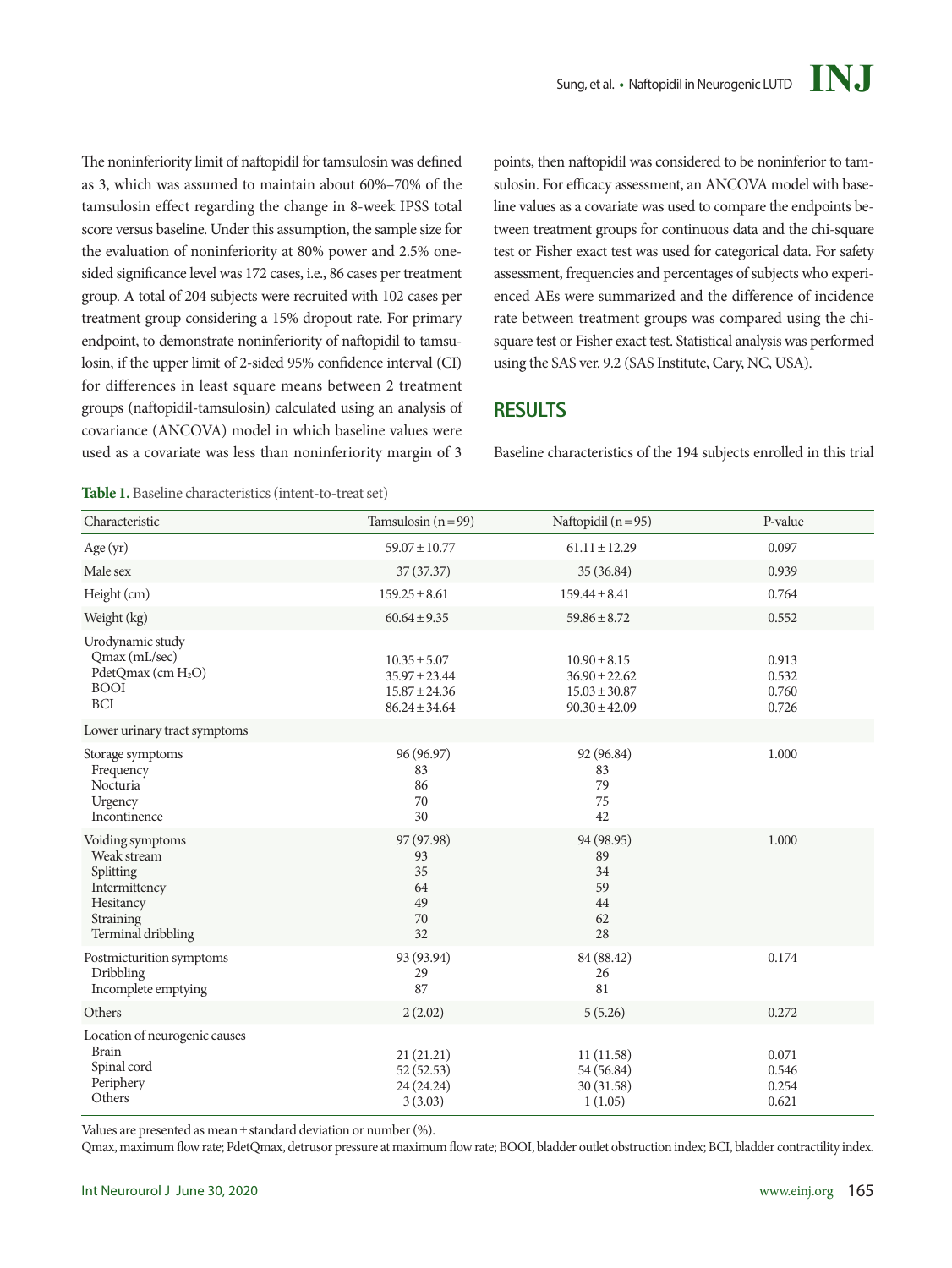are presented in Table 1. There were no differences between the 2 groups in pretreatment characteristics such as urodynamic study results, type of LUTS, and causes of neurogenic bladder. The medication compliance rate was 94.0% for the entire study group, 93.6% for the naftopidil group, and 94.4% for the tamsulosin group, for a total of 194 patients included in the intent-totreat set consisted of all randomized subjects.

Of the 194 randomized subjects (95 naftopidil and 99 tamsulosin), 181 (89 naftopidil and 92 tamsulosin) who received at least one dose of clinical trial medication and could be evaluated for the primary efficacy endpoint after randomization were included in the full-analysis (FA) set. The safety analysis group was defined as at least one dose of the clinical trial drug and one or more safety-related evaluations by telephone or visit after drug administration. Of the 194 randomly assigned subjects, 189 who received a clinical trial drug (92 naftopidil and 97 tamsulosin) were included in the safety analysis group, excluding 5 (3 naftopidil, 2 tamsulosin) (Fig. 1).

Both groups showed a statistically significant decrease in the FA set of IPSS total score at 8 weeks (mean change of the naftopidil group,  $-5.64 \pm 0.66$ ; tamsulosin group,  $-6.53 \pm 0.65$ , respectively,  $P < 0.0001$ ). The mean difference between both groups was 0.89, and upper limit of 95% CI for the difference between the 2 groups was 2.72, which was lower than the noninferiority limit of 3 points. Therefore, compared with tamsulosin, naftopidil was found to be noninferior in IPSS total score change at 8 weeks (Table 2).

For secondary endpoints, all variables of uroflowmetry and PVR parameters (Table 3), IPSS subdomain and QoL score (Fig. 2), urinary frequency and nocturia (Fig. 3) at 4 and 8 weeks were not significantly different between the tamsulosin and naftopidil groups. There were also no differences between groups at 8 weeks in the BSW-Q, GRA-K, and TSQ. There were significant differences between the tamsulosin and naftopidil groups in the response distribution of the GRA-K ( $P = 0.0318$ ) and TSQ ( $P =$ 0.0095) at 4 weeks.



Fig. 1. Flow chart of the study. A/E, adverse events; C/W, consent withdrawal; F/U, follow-up. <sup>a)</sup>C/W: n = 1; Violation: n = 1. <sup>b)</sup>C/W:  $n=2$ ; Others:  $n=1$ .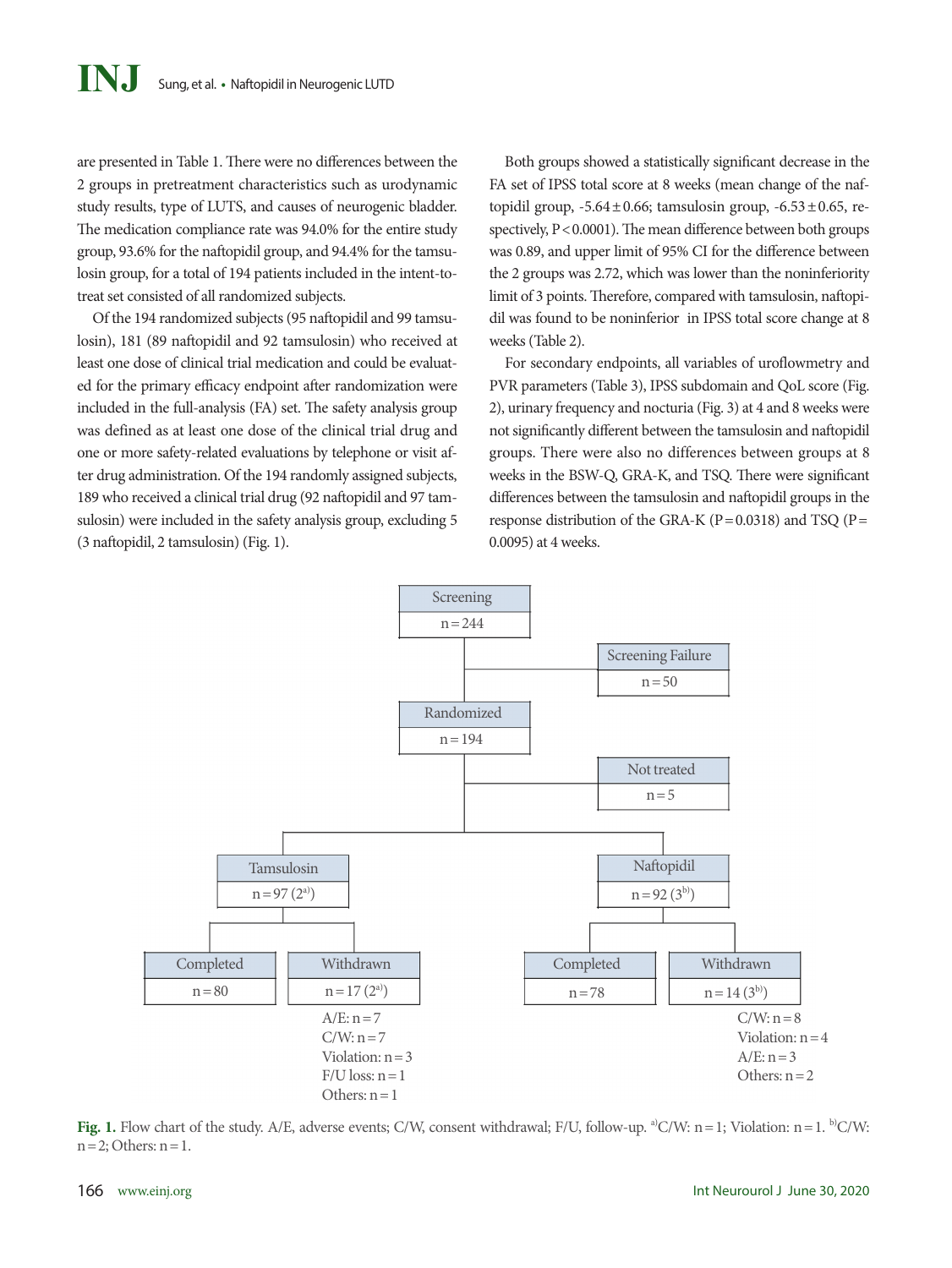

| Variable                                     | Tamsulosin $(n=92)$ | Naftopidil $(n=89)$ |  |  |  |  |
|----------------------------------------------|---------------------|---------------------|--|--|--|--|
| Baseline                                     | $21.67 \pm 5.69$    | $22.06 \pm 5.93$    |  |  |  |  |
| Week 4                                       | $16.61 \pm 6.01$    | $17.60 \pm 6.20$    |  |  |  |  |
| Week 8                                       | $15.26 \pm 6.74$    | $16.30 \pm 6.57$    |  |  |  |  |
| Change from baseline at week 4 <sup>a)</sup> | $-5.14 \pm 0.53$    | $-4.38 \pm 0.54$    |  |  |  |  |
| P-value                                      | ${}_{0.001}$        | < 0.001             |  |  |  |  |
| Change from baseline at week 8 <sup>a)</sup> | $-6.53 \pm 0.65$    | $-5.64 \pm 0.66$    |  |  |  |  |
| P-value                                      | ${}_{0.001}$        | < 0.001             |  |  |  |  |
| Tamsulosin vs. naftopidil                    |                     |                     |  |  |  |  |
| Difference between mean change               | 0.89                |                     |  |  |  |  |
| 95% CI for the difference <sup>b)</sup>      | $(-0.95 - 2.72)$    |                     |  |  |  |  |

**Table 2.** Change from baseline in IPSS total score (full analysis set)

IPSS, International Prostatic Symptom Score; CI, confidence interval; ANCOVA, analysis of covariance.

a)Difference between baseline and postbaseline in each group (ANCOVA using baseline value as covariate). <sup>b)</sup>Difference between treatment groups (ANCOVA using baseline value as covariate).

**Table 3.** Uroflowmetry and PVR evaluation between the tamsulosin and naftopidil groups

| Variable                                | Tamsulosin $(n=92)$ | Naftopidil $(n=89)$ | P-value |
|-----------------------------------------|---------------------|---------------------|---------|
| Qmax                                    |                     |                     |         |
| Change from baseline at week 4          | $3.18 \pm 0.74*$    | $2.15 \pm 0.74*$    | 0.326   |
| Change from baseline at week 8          | $4.00 \pm 0.78$ *   | $3.22 \pm 0.79$ *   | 0.487   |
| Qmean                                   |                     |                     |         |
| Change from baseline at week 4          | $1.34 \pm 0.35^*$   | $0.40 \pm 0.35$     | 0.058   |
| Change from baseline at week 8          | $1.55 \pm 0.34*$    | $0.85 \pm 0.35^*$   | 0.146   |
| <b>PVR</b>                              |                     |                     |         |
| Change from baseline at week 4          | $-21.46 \pm 5.47*$  | $-28.87 \pm 5.54$ * | 0.343   |
| Change from baseline at week 8          | $-16.20 \pm 6.16*$  | $-16.90 \pm 6.23*$  | 0.936   |
| Voided volume                           |                     |                     |         |
| Change from baseline at week 4          | $5.47 \pm 14.82$    | $-24.28 \pm 14.82$  | 0.159   |
| Change from baseline at week 8          | $2.90 \pm 13.98$    | $7.99 \pm 14.22$    | 0.799   |
| $PVR/(voded volume + PVR) \times 100\%$ |                     |                     |         |
| Change from baseline at week 4          | $-2.28 \pm 2.10$    | $-2.16 \pm 2.09$    | 0.968   |
| Change from baseline at week 8          | $-4.21 \pm 1.67$ *  | $-1.98 \pm 1.69$    | 0.350   |

Values are presented as mean±standard error.

PVR, postvoid residual; Qmax, maximum flow rate; Qmean, mean flow rate; ANCOVA, analysis of covariance.

\*P<0.05, difference between baseline and postbaseline (ANCOVA using baseline value as covariate).

The subgroup analysis of neurologic lesions showed that there was no mean difference (naftopidil group - tamsulosin group) in IPSS total score change at 8 weeks between the 2 treatment groups. The mean difference of IPSS total score was -0.79 (95% CI, -6.02 to 4.43) in subjects with brain lesions, 0.63 (-1.86 to 3.13) in subjects with spinal cord problems, and 2.51

(-1.16 to 6.17) in subjects with peripheral nervous disease. There was no difference between the 2 groups according to sex. The mean difference of the IPSS total score change at 8 weeks between the 2 treatment groups was -0.36 (-3.52 to 2.81) for male subjects and 1.51 (-0.81 to 3.84) for female subjects.

During the trial, 97 TEAEs occurred in 57 subjects (30.16%)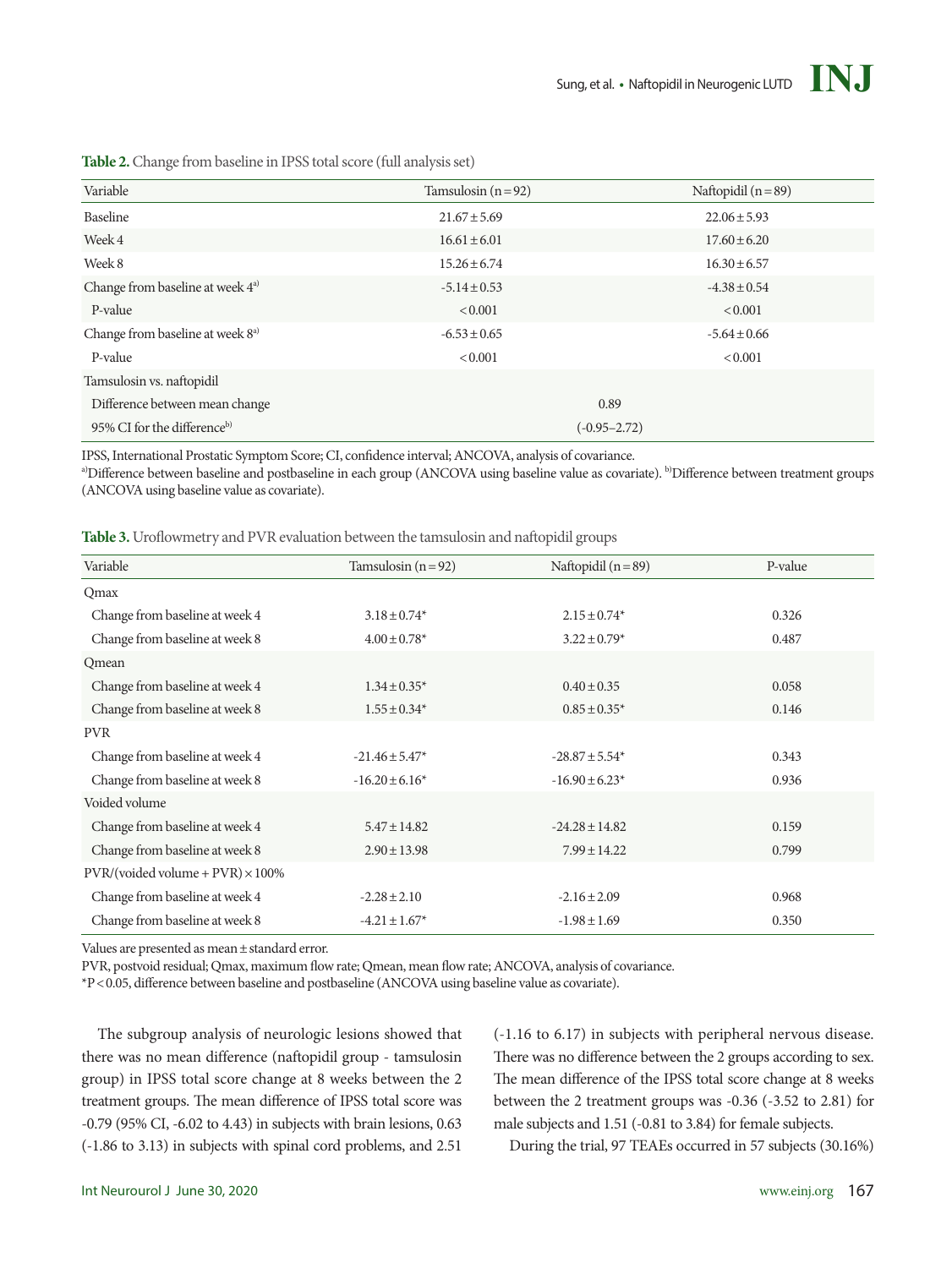# **INJ** Sung, et al. **•** Naftopidil in Neurogenic LUTD



**Fig. 2.** Change from baseline to 4 and 8 weeks in International Prostatic Symptom Score (IPSS) and quality of life (QoL) score. \*Statistically significant change from baseline. NS, statistically nonsignificant change between the tamsulosin and naftopidil group.



**Fig. 3.** Change from baseline to 4 and 8 weeks in urinary frequency and nocturia. \*Statistically significant change from baseline. NS, statistically nonsignificant change between the tamsulosin and naftopidil group.

of the 189 subjects for safety analysis set, including 27 subjects (29.35%, 42 cases) in the naftopidil group and 30 subjects (30.93%, 55 cases) in the tamsulosin group, and there was no difference of incidence rate between the treatment groups  $(P=$ 0.8130). Eleven serious AEs occurred in 9 subjects (4.76%), 2 with naftopidil (2.17%, 4 cases), and 7 with tamsulosin (7.22%, 7 cases). There was no difference of incidence rate of serious AEs between the treatment groups ( $P = 0.1705$ ). Five AEs that resulted in temporary discontinuation of the medication occurred in 2 subjects (1.06%), 1 in the naftopidil group (1.09%, 2 cases), and 1 in the tamsulosin group (1.03%, 3 cases). There was no difference of incidence rate of AEs which resulted in temporary discontinuation of the medication between the treatment groups ( $P = 1.0000$ ). Three patients (3.26%, 6 cases) in the naftopidil group and 7 patients (7.22%, 10 cases) in the tamsulosin group needed to discontinue medication perma-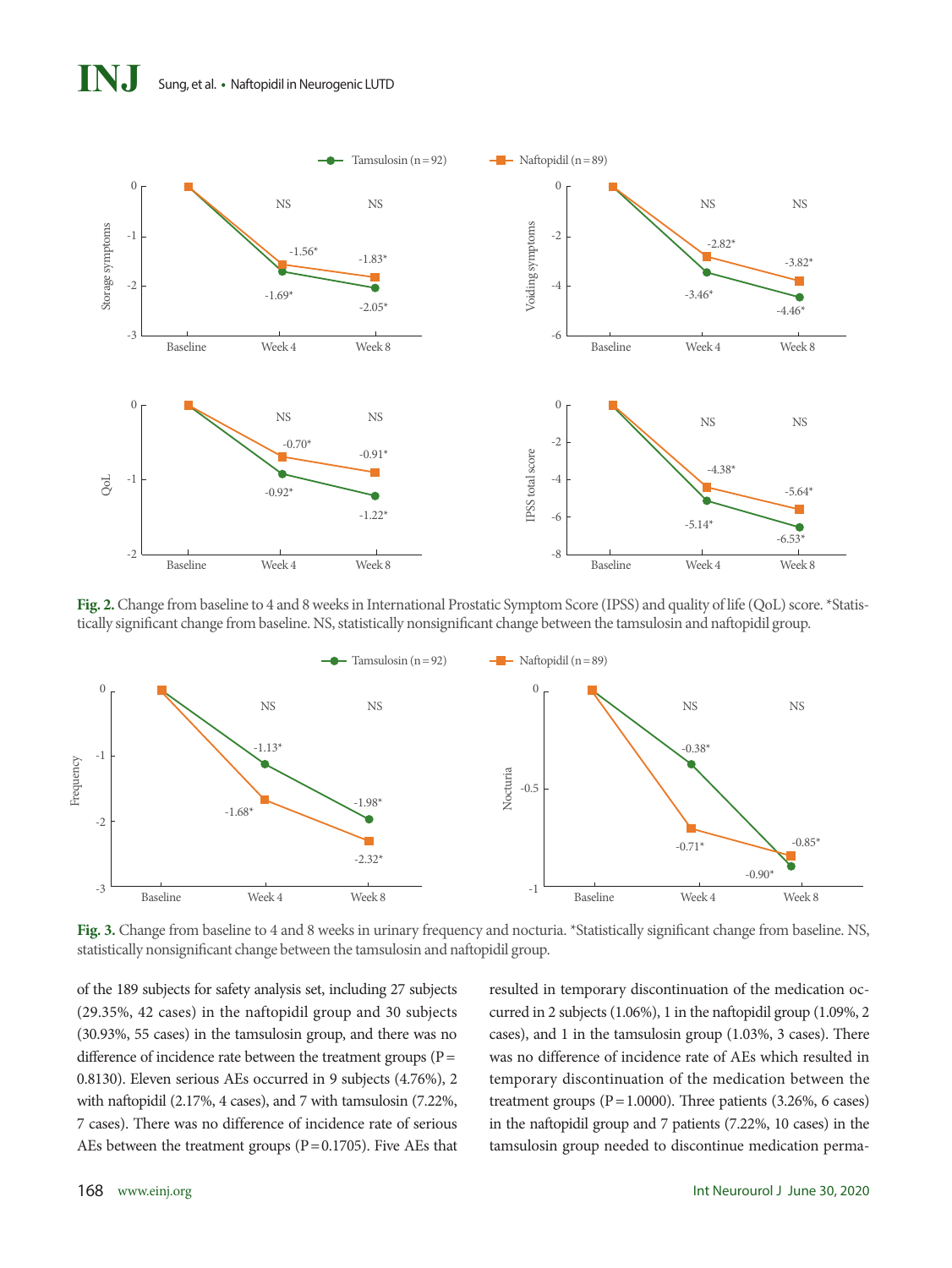

**Table 4.** Overall summary of adverse drug reactions during clinical trial

| Variable                                                          | Tamsulosin $(n=97)$ | Naftopidil $(n=92)$ | P-value |
|-------------------------------------------------------------------|---------------------|---------------------|---------|
| Subject with ADRs (cases)                                         | 10(17)              | 5(7)                | 0.2153  |
| Severity                                                          |                     |                     |         |
| Mild                                                              | 10                  | 4                   |         |
| Moderate                                                          | 7                   | 3                   |         |
| Severe                                                            | $\mathbf{0}$        | $\theta$            |         |
| Subjects with serious ADRs                                        | $\mathbf{0}$        | $\Omega$            |         |
| Subjects with ADRs Leading to temporarily discontinuation (cases) | 1(2)                | $\theta$            | 1.000   |
| Subjects with ADRs leading to permanently discontinuation (cases) | 5(8)                | 2(2)                | 0.445   |
| Subjects with ADRs leading to death                               | $\mathbf{0}$        | $\mathbf{0}$        |         |

ADRs, adverse drug reactions.

nently ( $P = 0.3322$ ). No AE-related death was reported during this trial. ADRs are shown in Table 4. Ten ADR cases that resulted in permanent discontinuation of the drug were reported in 7 patients, including dyspepsia  $(n=1)$  and nausea  $(n=1)$  in the naftopidil group, and urinary incontinence  $(n=2)$ , urinary frequency  $(n=1)$ , abdominal pain  $(n=1)$ , dizziness  $(n=1)$ , tremor  $(n=1)$ , pruritus  $(n=1)$ , and skin rash  $(n=1)$  in the tamsulosin group. Of these, all of the ADRs that resulted in permanent discontinuation of naftopidil were mild or moderate, and all resolved without sequelae except urinary incontinence  $(n=1)$ , urinary frequency  $(n=1)$  in the tamsulosin group. There were no AEs that resulted in serious ADRs or death in this trial, and no other specific finding was found in other safety profiles. Therefore, it was confirmed that the safety profile of naftopidil did not differ from that of tamsulosin.

### **DISCUSSION**

The aim of this trial was to evaluate the efficacy and safety of naftopidil in patients with neurogenic LUTS. After 8 weeks of administration, both the naftopidil and tamsulosin groups showed statistically significant improvement in the primary efficacy variable of total IPSS, and naftopidil was not inferior to tamsulosin in terms of improved total IPSS. In addition, there was no significant difference between the tamsulosin and naftopidil groups in all variables at 4 and 8 weeks in uroflowmetry and PVR changes or questionnaires about urinary symptom changes. There were significant differences between the tamsulosin and naftopidil groups in the GRA-K  $(P=0.0318)$  and TSQ  $(P=0.0095)$  at 4 weeks. However, when the results were subdivided into 3 categories (improvement, no change, or deterioration for the GRA-K, and satisfaction, no satisfaction and no dissatisfaction, or dissatisfaction for the TSQ), there was no difference between the groups even at 4 weeks.

Alpha-blockers may play an important role in improving emptying by decreasing outlet resistance in neurogenic LUTD. Alpha-blockers decrease PVR and increase urinary flow rate in patients with a neurogenic bladder [11,12]. Kakizaki et al. [11] reported that tamsulosin reduces functional urethral resistance during voiding and improves the flow rate in patients with a neurogenic bladder. Alpha-blockers have also been shown to decrease detrusor overactivity on urodynamic studies [13] and have beneficial effects on storage symptoms [14]. In patients with a neurogenic bladder and poor bladder compliance, combination medical therapy including α-blockers significantly improves compliance, decreases bladder pressure at capacity and improves clinical outcomes compared to single antimuscarinic therapy [15,16]. Collectively, α-blockers have some modest effects in patients with a neurogenic bladder in facilitation of voiding, but also serve to increase capacity and compliance in combination with anticholinergics [17]. In addition, α-blockers have some effects on preventing serious harm from autonomic dysreflexia [2,12,18]. Krum et al. [19] reported that α-blockers significantly decrease the magnitude of hypertension and severity of secondary symptoms during autonomic dysreflexia triggered by a variety of iatrogenic stimuli.

Although α-blockers have shown some clinical effects on neurogenic bladders, the precise mechanisms of action are still unknown. Abrams et al. [1] found that tamsulosin decreases maximum urethral pressure in patients with neurogenic LUTD. Bladder outlet obstruction can be reduced by a decrease in the maximum urethral pressure in patients with spinal cord injury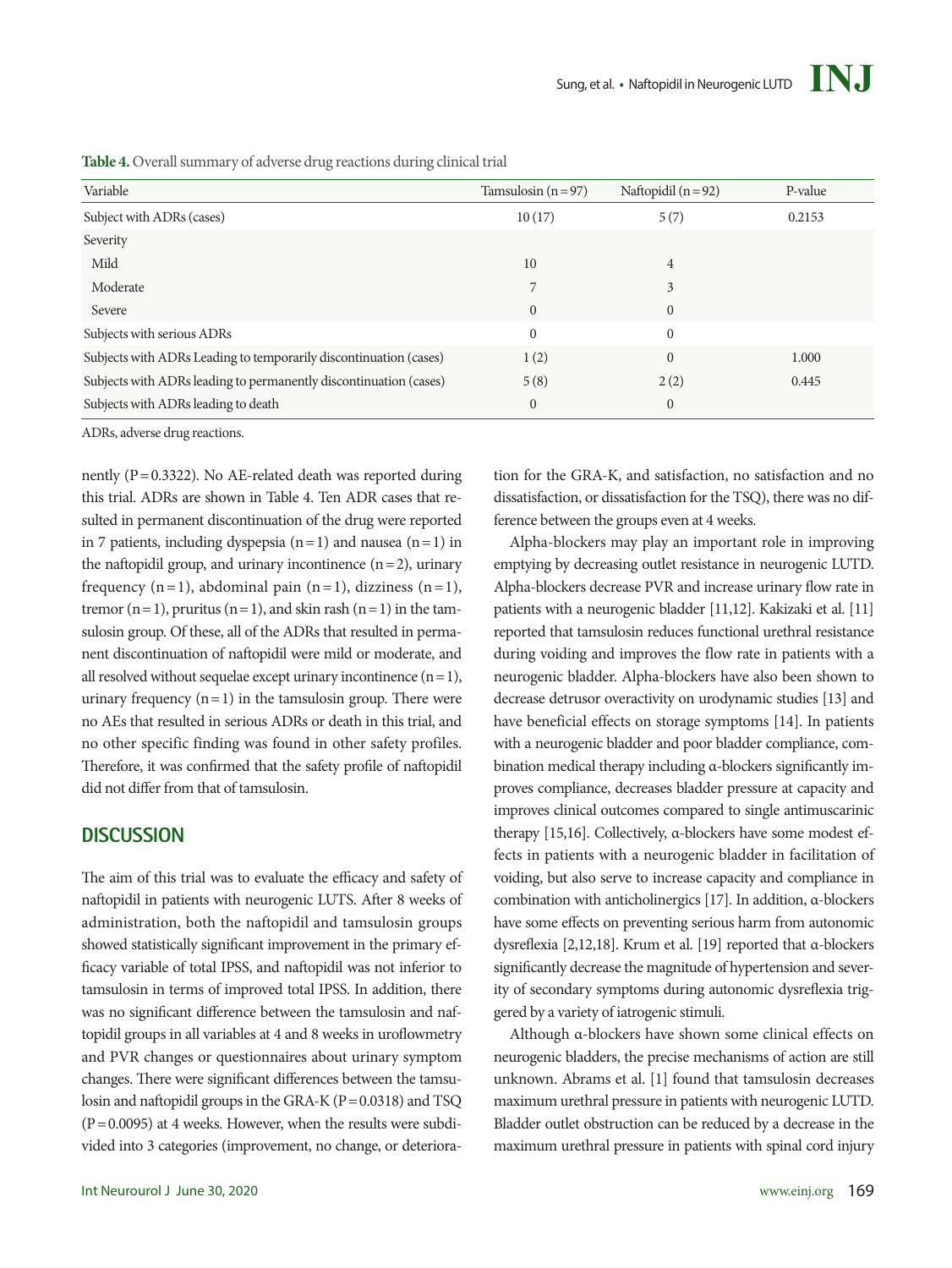(SCI) [20]. Regarding the expression of α1-ARs in the human spinal cord, α1AR mRNA is predominantly present in ventral gray matter (ventral>dorsal; sacral>lumbar=thoracic>cervic al), while α1D-AR is the predominant receptor subtype overall [21]. Traditionally, α1D-ARs are known to be mainly expressed in the bladder detrusor, with higher mRNA expression than that of α1A-Ars [22,23]. Thus, α1D-ARs are believed to be closely involved in storage symptoms. In a recent report using a decerebrated rat model with SCI, Ishida et al. [24] measured sphincter electromyography activity and demonstrated that naftopidil increased voiding efficiency by reducing external urethral sphincter resistance, while silodosin did not affect any parameters. The authors concluded that α1D-AR plays an important role in maintaining external urethral sphincter activity in the spinal cord, and α1D-blockade may influence the activity of Onuf's nuclei motor neurons, resulting in a decrease in external urethral sphincter tone.

Despite these data, the clinical effects of naftopidil on neurogenic LUTD have been rarely reported. A Japanese naftopidil neurogenic LUTD study group demonstrated that naftopidil has a significant effect on both symptoms and urodynamic variables of patients of both sexes with neurogenic LUTD [6]. They also found that PVR<300 mL and bladder contractility are predictive factors for the efficacy of naftopidil. Theirs was the first report regarding the effect of naftopidil in neurogenic LUTD, although it was not a comparative study. In the current study, naftopidil improved subjective symptoms and objective findings in patients with neurogenic LUTD, and its effects were not inferior to those of tamsulosin. These results were effective regardless of sex or neurological causes. To our best knowledge, this is the first randomized controlled study to compare naftopidil and the other subtype of α1-blockers (e.g., tamsulosin) in neurogenic LUTD.

This study has several limitations. First, when managing neurogenic LUTD in real clinical practice, it is much more common to use a combination of medications including anticholinergics and β3-agonist than α-blockers alone. The trial treatment strategy may not fit well with actual clinical situations. Second, there was no evaluation of long-term outcomes, given the follow-up period of only 8 weeks. Although the follow-up period was short, it was considered sufficient to compare the effects and side effects of the 2 drugs.

In conclusion, this clinical trial demonstrated that naftopidil was not inferior to tamsulosin as a therapeutic drug for patients with neurogenic LUTD. Naftopidil had a safety profile similar

#### **SUPPLEMENTARY MATERIAL**

[Supplementary material 1 can be found via https://doi.org/](https://doi.org/10.5213/inj.1938198.099) [10.5213/inj.1938198.099.](https://doi.org/10.5213/inj.1938198.099)

### **ACKNOWLEDGMENTS**

The following investigators also participated in the study:

Jong Bo Choi, Ajou University School of Medicine, Suwon; Hyeong-Gon Kim, Konkuk University Medical Center, Seoul; Jeong Gu Lee, Korea University College of Medicine, Seoul; Seung-June Oh, Seoul National University Hospital, Seoul; Seong Jin Jeong, Seoul National University Bundang Hospital, Seongnam; Ju Tae Seo, Cheil General Hospital & Women's Healthcare Center, Seoul; Ha Na Yoon, Ewha Womans University, Seoul; Sun-Ouck Kim, Chonnam National University Hospital, Gwangju; Khae Hawn Kim, Gachon University Gil Medical Center, Incheon; Jeong Zoo Lee, Pusan National University Hospital, Busan; Tae Yoong Jeong, Myongji Hospital, Goyang, Korea.

#### **AUTHOR CONTRIBUTION STATEMENT**

- ·Conceptualization: *KSL*
- ·Formal Analysis: *HHS, KSL*
- ·Investigation: *HHS, MSC, JCK, JHK, KSL*
- ·Methodology: *MSC, JCK, JHK, KSL*
- ·Project Administration: *MSC, JCK, JHK, KSL*
- ·Writing Original Draft: *HHS*
- ·Writing Review & Editing: *MSC, JCK, JHK, KSL*

#### **REFERENCES**

- 1. Abrams P, Amarenco G, Bakke A, Buczyński A, Castro-Diaz D, Harrison S, et al. Tamsulosin: efficacy and safety in patients with neurogenic lower urinary tract dysfunction due to suprasacral spinal cord injury. J Urol 2003;170(4 Pt 1):1242-51.
- 2. Eldahan KC, Rabchevsky AG. Autonomic dysreflexia after spinal cord injury: systemic pathophysiology and methods of management. Auton Neurosci 2018;209:59-70.
- 3. Schwinn DA, Roehrborn CG. Alpha1-adrenoceptor subtypes and lower urinary tract symptoms. Int J Urol 2008;15:193-9.
- 4. Gu BJ, Ishizuka O, Igawa Y, Nishizawa O, Andersson KE. Role of